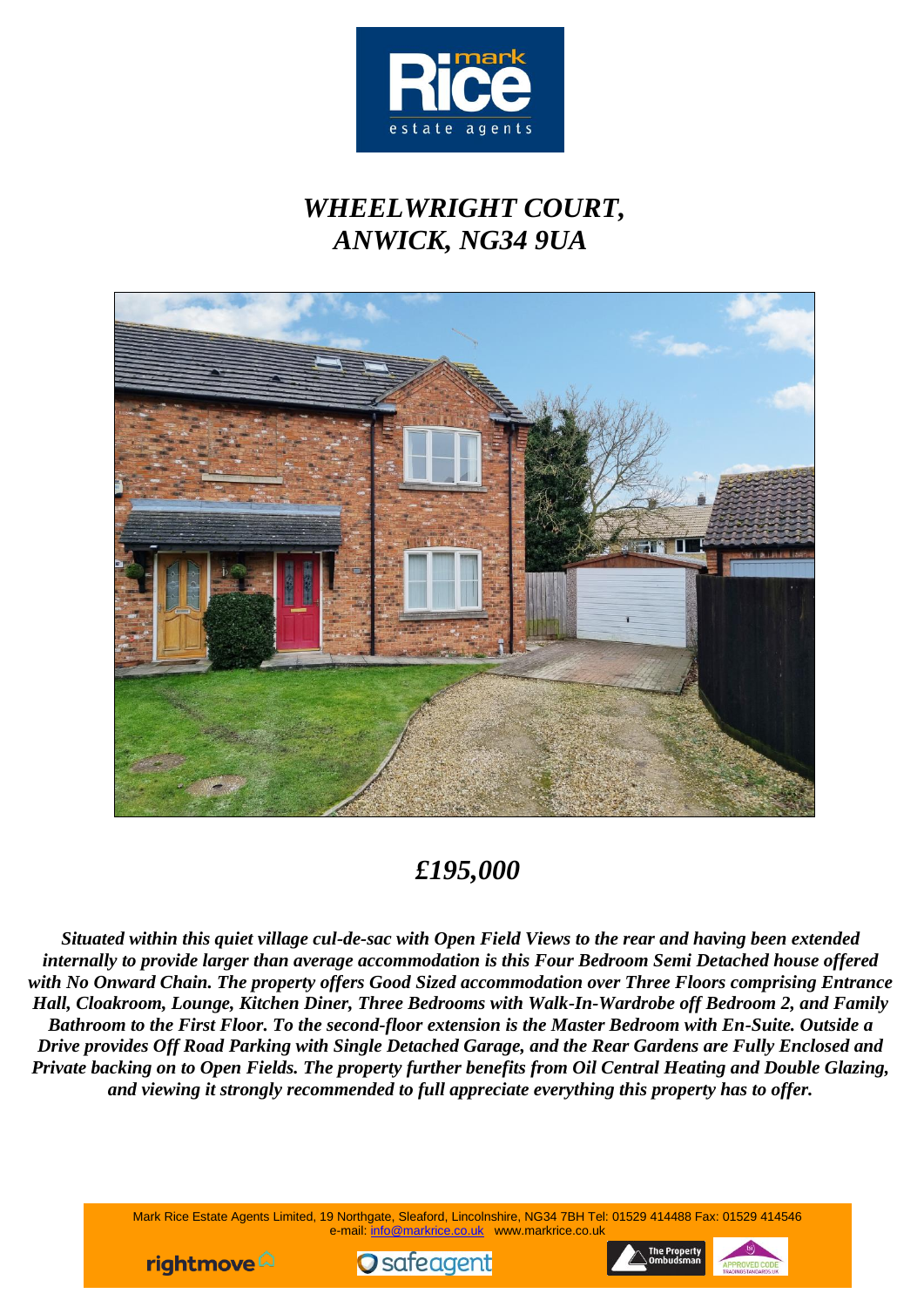#### *Location:*

*Anwick is a small rural community with Post Office and general store, village hall, garden centre and is convenient for Sleaford, Ruskington, Lincoln, Boston & Skegness.*

#### *Directions:*

*Travelling from Sleaford on the A153, upon reaching the village of Anwick turn right into River Lane. Turn left into School Crescent and left again into Wheelwright Court where the property is located at the head of the cul-desac.*

*Entrance door provides access to the Hall having laminate floor and radiator.*

### *Cloakroom:*

*Having low level w.c and vanity hand washbasin.*

## *Lounge: 4.27m (14' 0") x 3.68m (12' 1")*

*Having built in under stairs cupboard and radiator.*

## *Kitchen Diner: 5.41m (17' 9") x 2.92m (9' 7")*

*Having a range of matching wall and base unit with worktop over, space for electric oven with cooker hood over, 1 1/2 bowl single stainless steel drainer sink with monobloc tap, tiled splashbacks, space and plumbing for washing machine, space and plumbing for dishwasher, wall mounted boiler and French doors to the rear garden.*

*Stairs from the hall provide access to the First Floor Landing.*

## *Bedroom 2: 3.94m (12' 11") x 3.15m (10' 4")*

*Having built in walk-in wardrobe with two mirror sliding doors providing access to the wardrobe area with lighting, and radiator.*

*Bedroom 3: 2.95m (9' 8") x 2.62m (8' 7") Having radiator.*

*Bedroom 4: 2.69m (8' 10") x 1.88m (6' 2") max Having radiator.*

### *Bathroom:*

*Being fully tiled and having low level w.c, vanity hand washbasin, panelled bath with shower attachment and radiator.*

*Stairs provide access to the Second Floor having:*

## *Master Bedroom: 4.37m (14' 4") x 4.04m (13' 3")*

*Having two dormer windows, two Velux roof lights, access to lift storage area and radiator.*

## *En-Suite:*

*Being fully tiled and having low level w.c, vanity hand washbasin, separate double shower cubicle with mains fed shower and extractor fan.*



 *Lounge*



*Kitchen Diner*



*Bedroom 2*



*Walk In Wardrobe*



*Bedroom 3*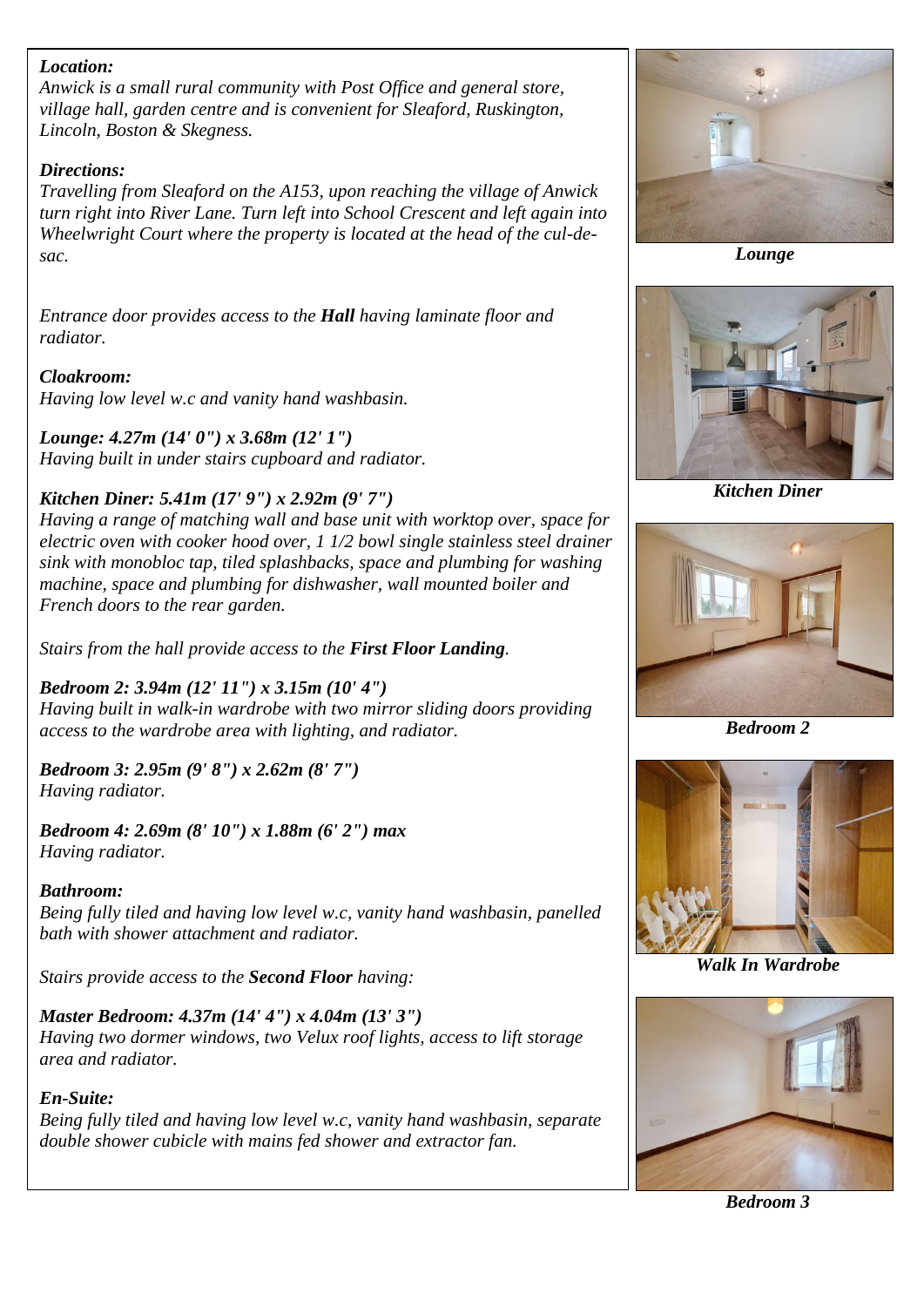#### *Outside:*

*The gardens to the front of the property are laid to lawn and a gravelled drive provides more than ample parking and approaches the Detached Garage 7.85m (25' 9") x 3.23m (10' 7") having up and over door, light, power points and side door to the rear garden. The rear gardens are fully enclosed and larger than average with lawned area, patio and further low maintenance gravelled area. A cold water tap is also fitted.*





*Bedroom 4*



*Bathroom*



*Bedroom 1*



*En-Suite*





*Rear Garden*